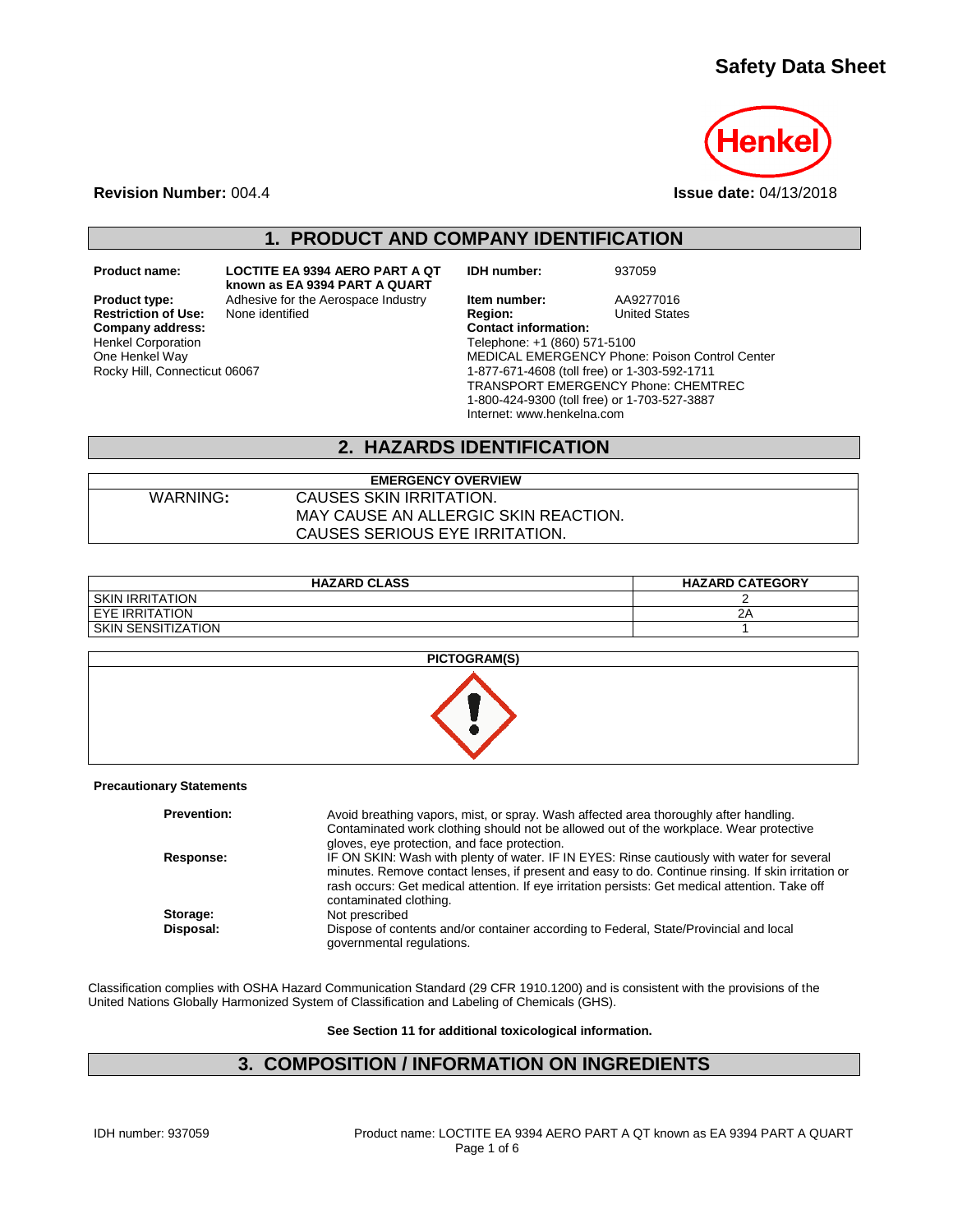| Hazardous Component(s)                                | <b>CAS Number</b> | Percentage* |
|-------------------------------------------------------|-------------------|-------------|
| Aluminum                                              | 7429-90-5         | $30 - 40$   |
| Tetraglycidyl diaminodiphenylmethane                  | 28768-32-3        | $30 - 40$   |
| Epichlorohydrin-4,4'-isopropylidene<br>diphenol resin | 25068-38-6        | $120 - 30$  |
| Modified epoxy resin                                  | Unknown           | 5 - 10      |
| Treated fumed silica                                  | 67762-90-7        | - 5         |

\* Exact percentages may vary or are trade secret. Concentration range is provided to assist users in providing appropriate protections.

|                                  | <b>4. FIRST AID MEASURES</b>                                                                                                                                   |  |
|----------------------------------|----------------------------------------------------------------------------------------------------------------------------------------------------------------|--|
| Inhalation:                      | If inhaled, immediately remove the affected person to fresh air. If symptoms<br>develop and persist, get medical attention.                                    |  |
| Skin contact:                    | Remove contaminated clothing and footwear. Immediately wash skin<br>thoroughly with soap and water. If symptoms develop and persist, get medical<br>attention. |  |
| Eye contact:                     | In case of contact with the eyes, rinse immediately with plenty of water for 15<br>minutes, and seek immediate medical attention.                              |  |
| Ingestion:                       | Get medical attention. Do not induce vomiting. Never give anything by mouth<br>to a victim who is unconscious or is having convulsions.                        |  |
| Symptoms:                        | See Section 11.                                                                                                                                                |  |
| Notes to physician:              | Treat symptomatically and supportively.                                                                                                                        |  |
| <b>5. FIRE FIGHTING MEASURES</b> |                                                                                                                                                                |  |
| <b>Extinguishing media:</b>      | Water spray (fog), foam, dry chemical or carbon dioxide.                                                                                                       |  |
| Special firefighting procedures: | Wear full protective clothing. Wear self-contained breathing apparatus.                                                                                        |  |

**Hazardous combustion products:** Upon decomposition, this product emits carbon monoxide, carbon dioxide and/or low molecular weight hydrocarbons. Oxides of nitrogen.

## **6. ACCIDENTAL RELEASE MEASURES**

**Unusual fire or explosion hazards:** May liberate large quantities of dense, foul-smelling smoke which may contain unidentified toxic gasses.

**Use personal protection recommended in Section 8, isolate the hazard area and deny entry to unnecessary and unprotected personnel.**

| <b>Environmental precautions:</b> | Prevent further leakage or spillage if safe to do so. Wear appropriate<br>protective equipment and clothing during clean-up. Do not allow product to<br>enter sewer or waterways. |
|-----------------------------------|-----------------------------------------------------------------------------------------------------------------------------------------------------------------------------------|
| Clean-up methods:                 | Absorb spill with inert material. Shovel material into appropriate container for<br>disposal. Dispose of according to Federal, State and local governmental<br>regulations.       |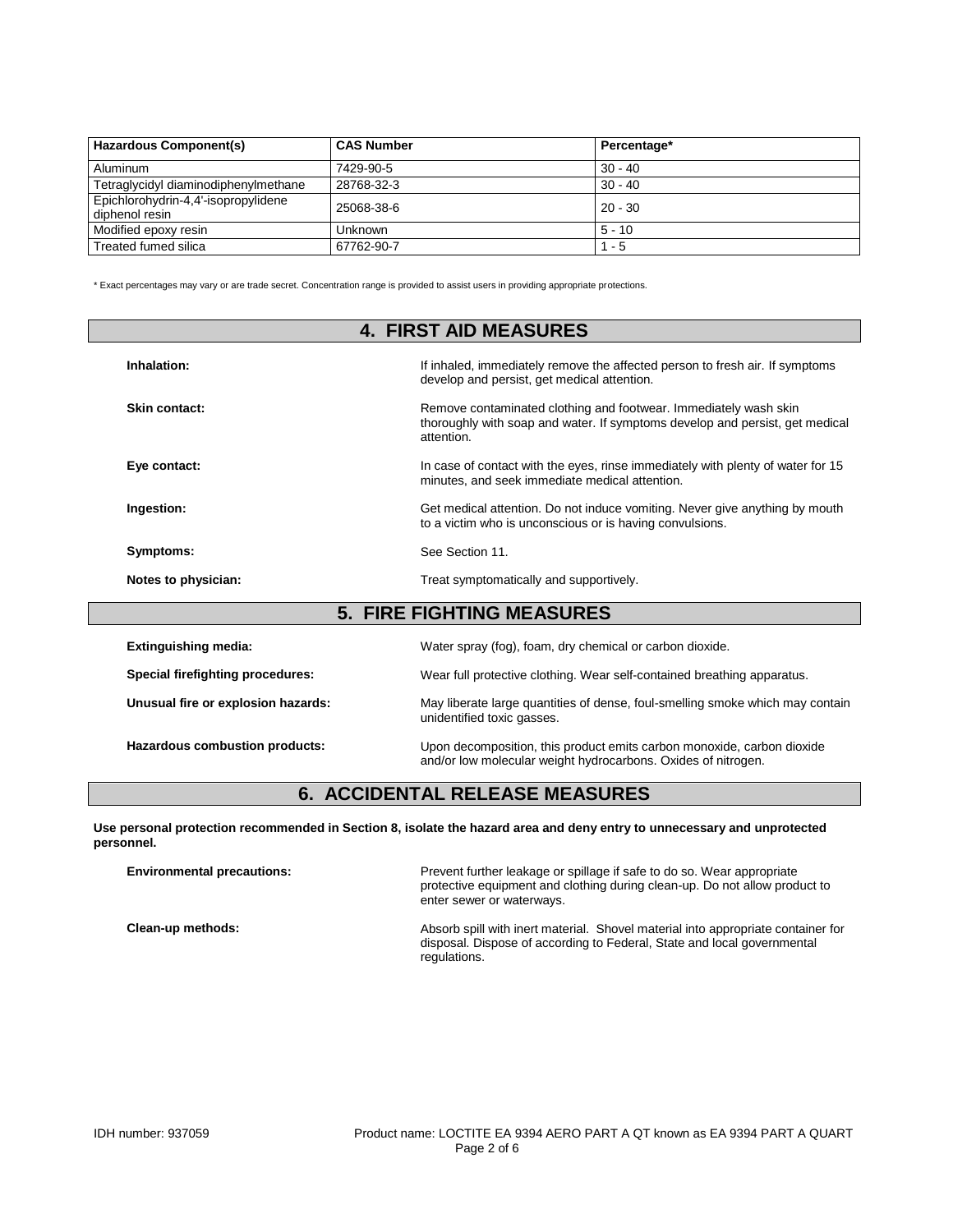# **7. HANDLING AND STORAGE**

Handling: **Handling: Avoid contact with eyes, skin and clothing.** Use only with adequate ventilation. For the Part A plus Part B adhesive mixture, follow curing schedule as recommended in product literature. Do not heat Part A at temperatures greater than 80 ºC (176 ºF). This material may self-react at higher temperatures and cause an exotherm. The exotherm has the potential for release of excessive energy and toxic gasses. Empty containers retain product residue, so obey hazard warnings and handle empty containers as if they were full.

**Storage:** Keep container tightly closed and in a cool, well-ventilated place away from incompatible materials.

**For information on product shelf life, please review labels on container or check the Technical Data Sheet.**

#### **8. EXPOSURE CONTROLS / PERSONAL PROTECTION**

**Employers should complete an assessment of all workplaces to determine the need for, and selection of, proper exposure controls and protective equipment for each task performed.**

| <b>Hazardous Component(s)</b>                         | <b>OSHA PEL</b><br><b>ACGIH TLV</b>                                    |                                                                                                                                                                                                                                        | <b>AIHA WEEL</b> | <b>OTHER</b> |
|-------------------------------------------------------|------------------------------------------------------------------------|----------------------------------------------------------------------------------------------------------------------------------------------------------------------------------------------------------------------------------------|------------------|--------------|
| Aluminum                                              | 1 mg/m3 TWA<br>Respirable fraction.                                    | 15 mg/m3 PEL (as<br>AI) Total dust.<br>5 mg/m3 PEL (as Al)<br>Respirable fraction.<br><b>15 MPPCF TWA</b><br>Respirable fraction.<br>50 MPPCF TWA<br>Total dust.<br>5 mg/m3 TWA<br>Respirable fraction.<br>15 mg/m3 TWA Total<br>dust. | None             | None         |
| Tetraglycidyl diaminodiphenylmethane                  | None                                                                   | None                                                                                                                                                                                                                                   | None             | None         |
| Epichlorohydrin-4,4'-isopropylidene<br>diphenol resin | None                                                                   | None                                                                                                                                                                                                                                   | None             | None         |
| Modified epoxy resin                                  | None                                                                   | None                                                                                                                                                                                                                                   | None             | None         |
| <b>Treated fumed silica</b>                           | 10 mg/m3 TWA<br>Inhalable dust.<br>3 mg/m3 TWA<br>Respirable fraction. | 15 mg/m3 TWA Total<br>dust.<br>5 mg/m3 TWA<br>Respirable fraction.                                                                                                                                                                     | None             | None         |

**Engineering controls:** Provide local and general exhaust ventilation to effectively remove and  $\blacksquare$ prevent buildup of any vapors or mists generated from the handling of this product.

**Respiratory protection:** If ventilation is not sufficient to effectively prevent buildup of aerosols, mists or vapors, appropriate NIOSH/MSHA respiratory protection must be provided.

**Eye/face protection:** Wear safety glasses; chemical goggles (if splashing is possible).

**Skin protection: Skin protection:** Use chemical resistant, impermeable clothing including gloves and either an apron or body suit to prevent skin contact.

# **9. PHYSICAL AND CHEMICAL PROPERTIES**

**Physical state:** Liquid<br> **Color:** Critical State: Critical State: Critical State: Critical State: Critical State: Critical State: Critical State: Critical State: Critical State: Critical State: Critical State: Critical St **Color:** Gray **Odor:** mild **Odor threshold:** Not available.<br> **pH:** Neutral **pH:** Neutral **Vapor pressure:** Nil **Boiling point/range:** Not determined<br> **Melting point/ range:** Not determined **Melting point/ range:** 

IDH number: 937059 Product name: LOCTITE EA 9394 AERO PART A QT known as EA 9394 PART A QUART Page 3 of 6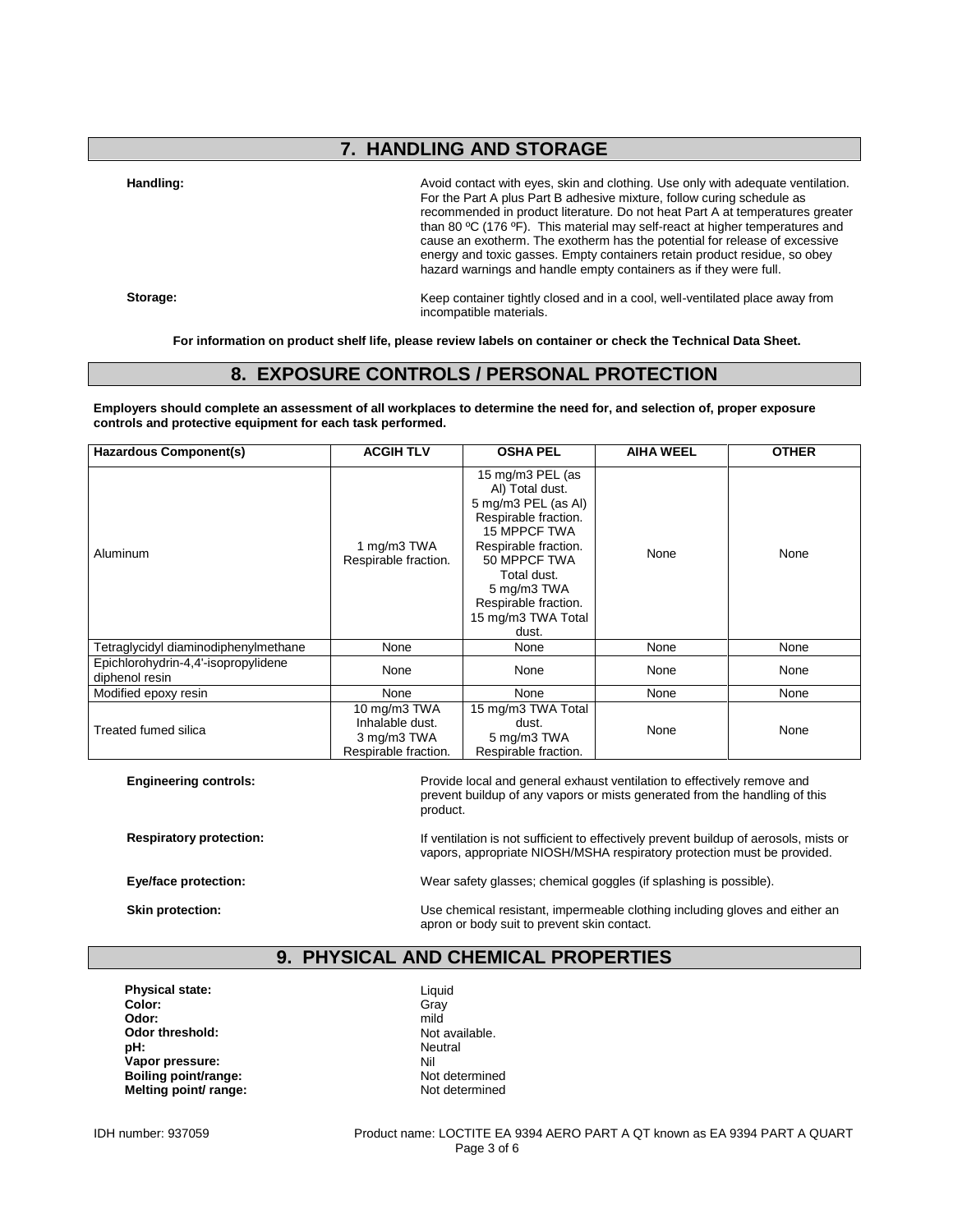| Specific gravity:                        | 1.49                                                                  |
|------------------------------------------|-----------------------------------------------------------------------|
| Vapor density:                           | >1                                                                    |
| Flash point:                             | $> 93$ °C ( $> 199.4$ °F)                                             |
| Flammable/Explosive limits - lower:      | Not determined                                                        |
| Flammable/Explosive limits - upper:      | Not determined                                                        |
| <b>Autoignition temperature:</b>         | Not determined                                                        |
| <b>Flammability:</b>                     | Not applicable                                                        |
| <b>Evaporation rate:</b>                 | Not determined                                                        |
| Solubility in water:                     | Negligible                                                            |
| Partition coefficient (n-octanol/water): | Not determined                                                        |
| <b>VOC content:</b>                      | < 10 q/l per SCAQMD Rule 1124 [EPA Test Method 24/304-91] (estimated) |
| Viscosity:                               | Not available.                                                        |
| <b>Decomposition temperature:</b>        | Not available.                                                        |

# **10. STABILITY AND REACTIVITY**

| Stability:                           | Stable at normal conditions.                                                                                                            |
|--------------------------------------|-----------------------------------------------------------------------------------------------------------------------------------------|
| Hazardous reactions:                 | May occur.                                                                                                                              |
| Hazardous decomposition<br>products: | Upon decomposition, this product emits carbon monoxide, carbon dioxide and/or low<br>molecular weight hydrocarbons. Oxides of nitrogen. |
| Incompatible materials:              | Strong acids and oxidizing agents. Amines.                                                                                              |
| <b>Reactivity:</b>                   | Not available.                                                                                                                          |
| Conditions to avoid:                 | To avoid thermal decomposition, do not overheat.                                                                                        |
|                                      | <b>TOVICOLOGICAL INFORMATION</b><br>$\overline{A}$                                                                                      |

#### **11. TOXICOLOGICAL INFORMATION**

**Relevant routes of exposure:** Skin, Inhalation, Eyes, Ingestion

#### **Potential Health Effects/Symptoms**

| Inhalation:          | May cause nose, throat and lung irritation.               |
|----------------------|-----------------------------------------------------------|
| <b>Skin contact:</b> | Causes skin irritation. May cause allergic skin reaction. |
| Eye contact:         | Causes serious eye irritation.                            |
| Ingestion:           | May be harmful if swallowed.                              |

| <b>Hazardous Component(s)</b>                         | LD50s and LC50s | <b>Immediate and Delayed Health Effects</b>                                                                       |
|-------------------------------------------------------|-----------------|-------------------------------------------------------------------------------------------------------------------|
| Aluminum                                              | None            | Central nervous system, Irritant, Lung                                                                            |
| Tetraglycidyl diaminodiphenylmethane                  | None            | Allergen, Blood, Central nervous system,<br>Gastrointestinal, Irritant, Kidney, Liver,<br>Mutagen, Nervous System |
| Epichlorohydrin-4,4'-isopropylidene<br>diphenol resin | None            | Allergen, Irritant                                                                                                |
| Modified epoxy resin                                  | None            | No Data                                                                                                           |
| Treated fumed silica                                  | None            | Irritant                                                                                                          |

| Hazardous Component(s)                                | <b>NTP Carcinogen</b> | <b>IARC Carcinogen</b> | <b>OSHA Carcinogen</b><br>(Specifically Regulated) |
|-------------------------------------------------------|-----------------------|------------------------|----------------------------------------------------|
| Aluminum                                              | No                    | No                     | No                                                 |
| Tetraglycidyl diaminodiphenylmethane                  | No                    | No                     | No.                                                |
| Epichlorohydrin-4,4'-isopropylidene<br>diphenol resin | No                    | No                     | No                                                 |
| Modified epoxy resin                                  | No                    | No                     | No                                                 |
| Treated fumed silica                                  | No                    | No                     | No                                                 |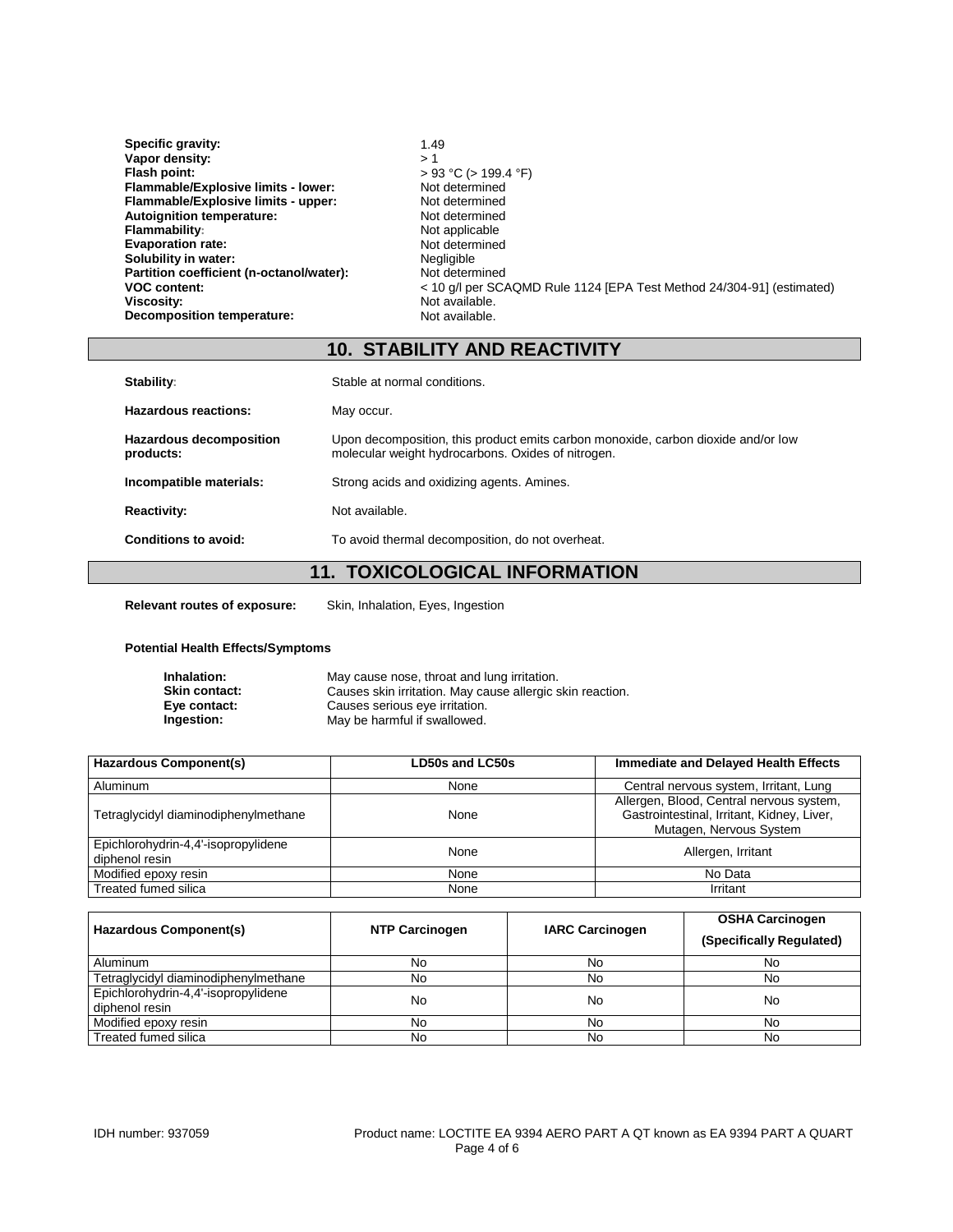# **12. ECOLOGICAL INFORMATION**

**Ecological information:** Toxic to aquatic organisms

#### **13. DISPOSAL CONSIDERATIONS**

**Information provided is for unused product only.**

**Recommended method of disposal:** Dispose of according to Federal, State and local governmental regulations.

**Hazardous waste number:** Material, if discarded, is not expected to be a characteristic hazardous waste under RCRA.

### **14. TRANSPORT INFORMATION**

**The transport information provided in this section only applies to the material/formulation itself, and is not specific to any package/configuration.**

**U.S. Department of Transportation Ground (49 CFR)**

| Proper shipping name:     | Not regulated |
|---------------------------|---------------|
| Hazard class or division: | None          |
| Identification number:    | None          |
| Packing group:            | None          |

| International Air Transportation (ICAO/IATA) |                                                                                                                                 |
|----------------------------------------------|---------------------------------------------------------------------------------------------------------------------------------|
| Proper shipping name:                        | Environmentally hazardous substance, liquid, n.o.s. (Tetraglycidyl<br>diaminodiphenylmethane, Bisphenol-A Epichlorhydrin resin) |
| Hazard class or division:                    | 9                                                                                                                               |
| Identification number:                       | <b>UN 3082</b>                                                                                                                  |
| Packing group:                               | Ш                                                                                                                               |
| <b>Water Transportation (IMO/IMDG)</b>       |                                                                                                                                 |
| Proper shipping name:                        | ENVIRONMENTALLY HAZARDOUS SUBSTANCE, LIQUID, N.O.S. (Tetraglycidyl<br>diaminodiphenylmethane, Bisphenol-A Epichlorhydrin resin) |
| Hazard class or division:                    | 9                                                                                                                               |
| Identification number:                       | <b>UN 3082</b>                                                                                                                  |
| Packing group:                               | Ш                                                                                                                               |
| Marine pollutant:                            | Tetraglycidyl diaminodiphenylmethane, Bisphenol-A Epichlorhydrin resin                                                          |
| <b>Exceptions:</b>                           | Classified per IMDG Amendment 34; Effective Jan 1, 2010.                                                                        |

# **15. REGULATORY INFORMATION**

**United States Regulatory Information**

| <b>TSCA 8 (b) Inventory Status:</b>                                                                           | All components are listed or are exempt from listing on the Toxic Substances Control Act<br>Inventory.                                                                                                                                                                                            |
|---------------------------------------------------------------------------------------------------------------|---------------------------------------------------------------------------------------------------------------------------------------------------------------------------------------------------------------------------------------------------------------------------------------------------|
| <b>TSCA 12 (b) Export Notification:</b>                                                                       | None above reporting de minimis                                                                                                                                                                                                                                                                   |
| <b>CERCLA/SARA Section 302 EHS:</b><br><b>CERCLA/SARA Section 311/312:</b><br><b>CERCLA/SARA Section 313:</b> | None above reporting de minimis.<br>Immediate Health, Delayed Health<br>This product contains the following toxic chemicals subject to the reporting requirements of<br>section 313 of the Emergency Planning and Community Right-To-Know Act of 1986 (40<br>CFR 372). Aluminum (CAS# 7429-90-5). |
| <b>California Proposition 65:</b>                                                                             | This product contains a chemical known in the State of California to cause cancer.                                                                                                                                                                                                                |